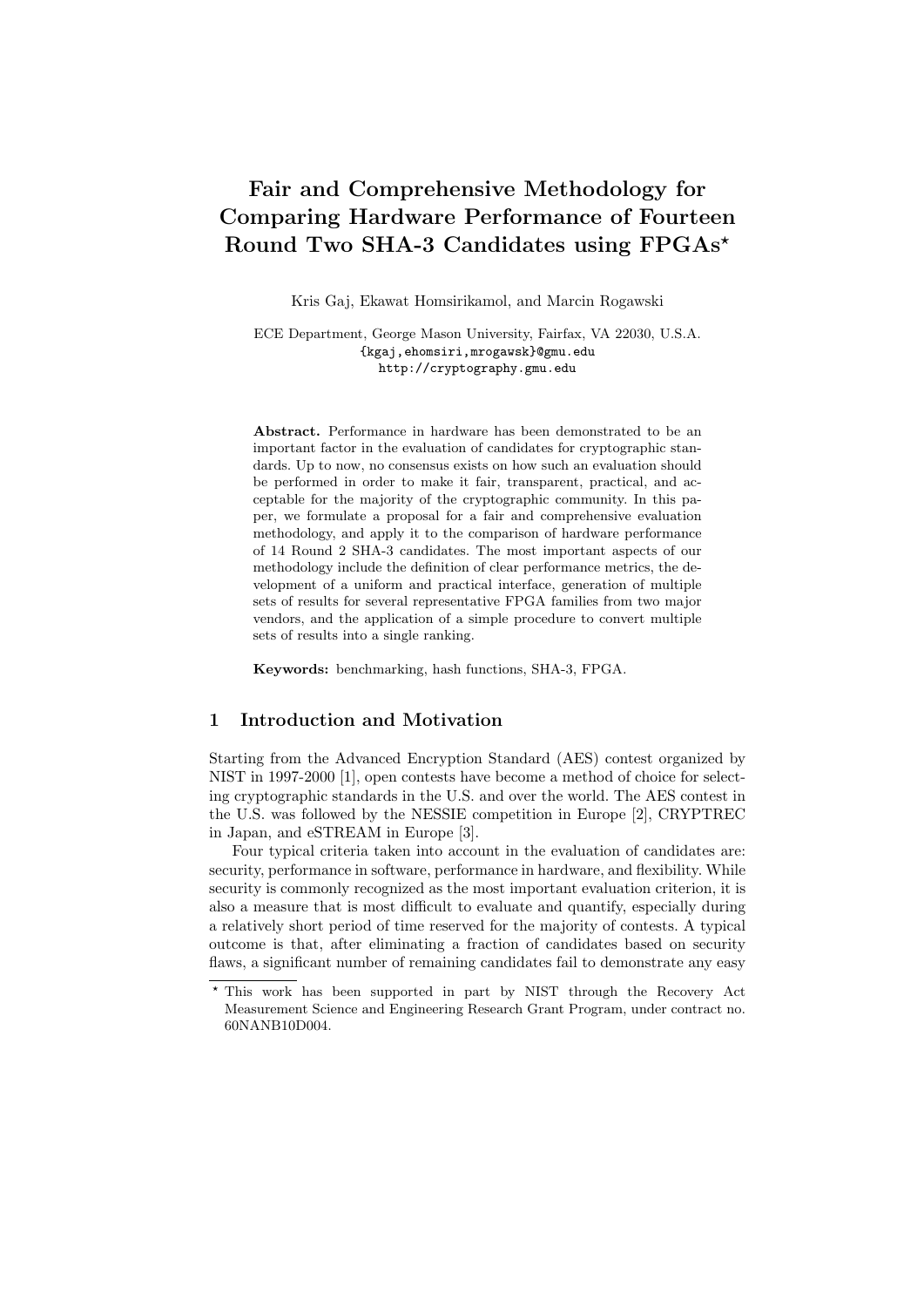#### 2 K. Gaj, E. Homsirikamol, and M. Rogawski

to identify security weaknesses, and as a result are judged to have adequate security.

Performance in software and hardware are next in line to clearly differentiate among the candidates for a cryptographic standard. Interestingly, the differences among the cryptographic algorithms in terms of hardware performance seem to be particularly large, and often serve as a tiebreaker when other criteria fail to identify a clear winner. For example, in the AES contest, the difference in hardware speed between the two fastest final candidates (Serpent and Rijndael) and the slowest one (Mars) was by a factor of seven [1][4]; in the eSTREAM competition the spread of results among the eight top candidates qualified to the final round was by a factor of 500 in terms of speed (Trivium x64 vs. Pomaranch), and by a factor of 30 in terms of area (Grain v1 vs. Edon80) [5][6].

At this point, the focus of the attention of the entire cryptographic community is on the SHA-3 contest for a new hash function standard, organized by NIST [7][8]. The contest is now in its second round, with 14 candidates remaining in the competition. The evaluation is scheduled to continue until the second quarter of 2012.

In spite of the progress made during previous competitions, no clear and commonly accepted methodology exists for comparing hardware performance of cryptographic algorithms [9]. The majority of the reported evaluations have been performed on an ad-hoc basis, and focused on one particular technology and one particular family of hardware devices. Other pitfalls included the lack of a uniform interface, performance metrics, and optimization criteria. These pitfalls are compounded by different skills of designers, using two different hardware description languages, and no clear way of compressing multiple results to a single ranking. In this paper, we address all the aforementioned issues, and propose a clear, fair, and comprehensive methodology for comparing hardware performance of SHA-3 candidates and any future algorithms competing to become a new cryptographic standard.

The hardware evaluation of SHA-3 candidates started shortly after announcing the specifications and reference software implementations of 51 algorithms submitted to the contest [7][8][10]. The majority of initial comparisons were limited to less than five candidates, and their results have been published at [10]. The more comprehensive efforts became feasible only after NISTs announcement of 14 candidates qualified to the second round of the competition in July 2009. Since then, two comprehensive studies have been reported in the Cryptology ePrint Archive [11][12]. The first, from the University of Graz, has focused on ASIC technology, the second from two institutions in Japan, has focused on the use of the FPGA-based SASEBO-GII board from AIST, Japan. Although both studies generated quite comprehensive results for their respective technologies, they did not quite address the issues of the uniform methodology, which could be accepted and used by a larger number of research teams. Our study is intended to fill this gap, and put forward the proposal that could be evaluated and commented on by a larger cryptographic community.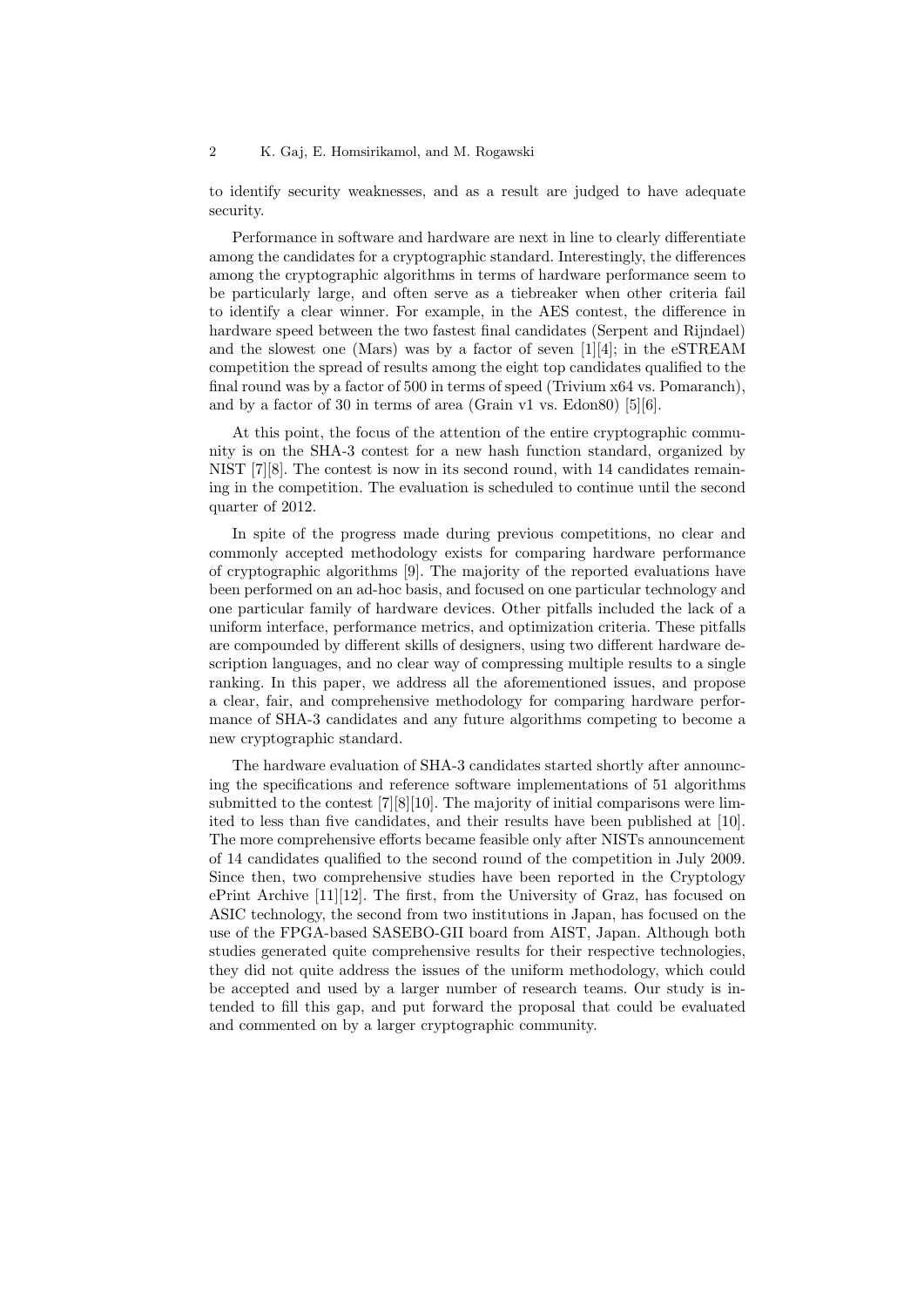## 2 Choice of a Language, FPGA Devices, and Tools

Out of two major hardware description languages used in industry, VHDL and Verilog HDL, we choose VHDL. We believe that either of the two languages is perfectly suited for the implementation and comparison of SHA-3 candidates, as long as all candidates are described in the same language. Using two different languages to describe different candidates may introduce an undesired bias to the evaluation.

FPGA devices from two major vendors, Xilinx and Altera, dominate the market with about 90% of the market share. We therefore feel that it is appropriate to focus on FPGA devices from these two companies. In this study, we have chosen to use seven families of FPGA devices from Xilinx and Altera. These families include two major groups, those optimized for minimum cost (Spartan 3 from Xilinx, and Cyclone II and III from Altera) and those optimized for high performance (Virtex 4 and 5 from Xilinx, and Stratix II and III from Altera). Within each family, we use devices with the highest speed grade, and the largest number of pins.

As CAD tools, we have selected tools developed by FPGA vendors themselves: Xilinx ISE Design Suite v. 11.1 (including Xilinx XST, used for synthesis) and Altera Quartus II v. 9.1 Subscription Edition Software.

#### 3 Performance Metrics for FPGAs

Speed. In order to characterize the speed of the hardware implementation of a hash function, we suggest using Throughput, understood as a throughput (number of input bits processed per unit of time) for long messages. To be exact, we define Throughput using the following formula:

$$
Throughout = \frac{block.size}{T \cdot (HTime(N+1) - HTime(N))}
$$
\n(1)

where  $block.size$  is a message block size, characteristic for each hash function (as defined in the function specification, and shown in Table 3),  $HTime(N)$  is a total number of clock cycles necessary to hash an N-block message, T is a clock period, different and characteristic for each hardware implementation of a specific hash function.

In this paper, we provide the exact formulas for  $HTime(N)$  for each SHA-3 candidate, and values of  $f = 1/T$  for each algorithm–FPGA device pair (see Tables 3 and 6).

For short messages, it is more important to evaluate the total time required to process a message of a given size (rather than throughput). The size of the message can be chosen depending on the requirements of an application. For example, in the eBASH study of software implementations of hash functions, execution times for all sizes of messages, from 0-bytes (empty message) to 4096 bytes, are reported, and five specific sizes 8, 64, 576, 1536, and 4096 are featured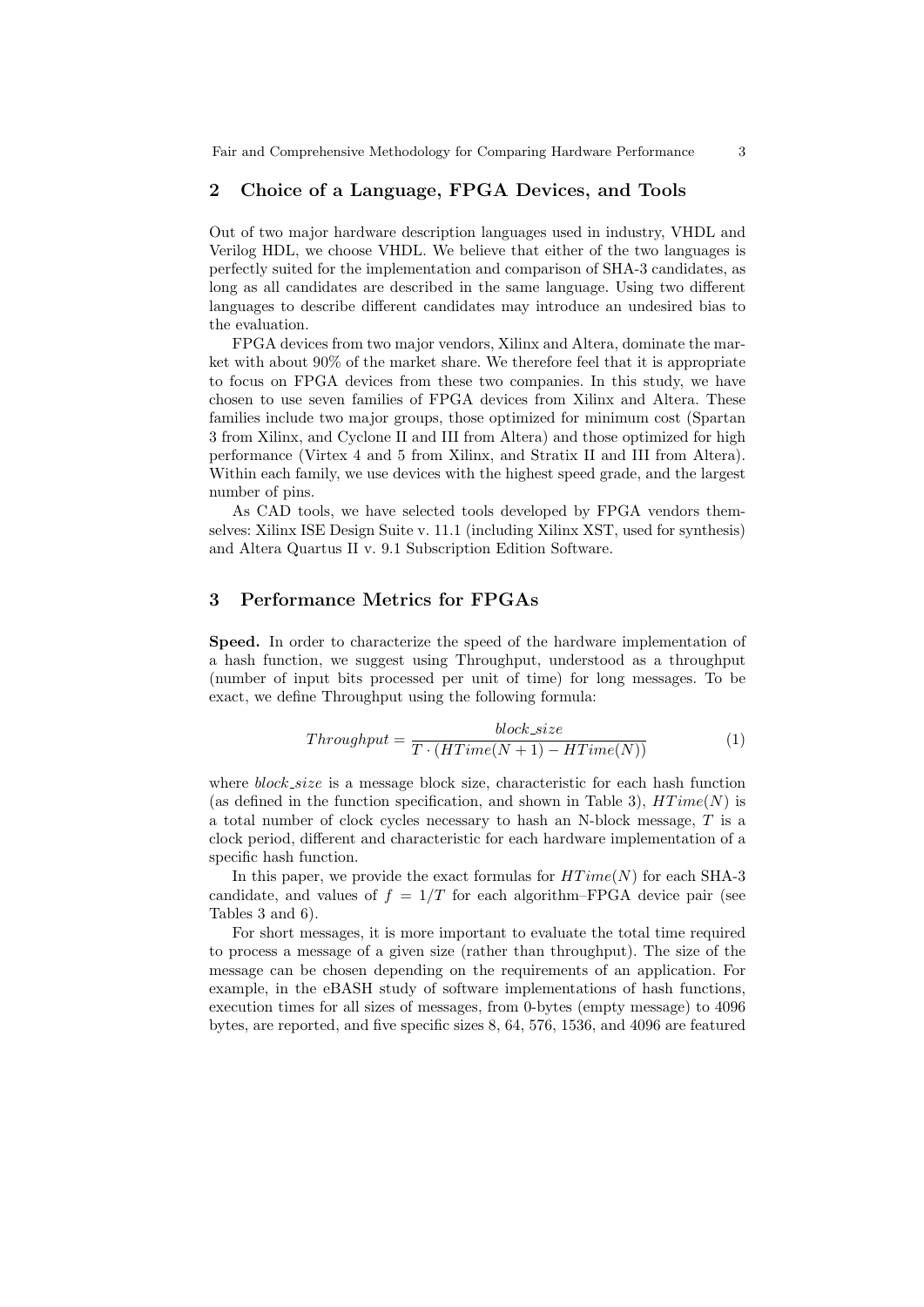in the tables [13]. The generic formulas we include in this paper (see Table 3) allow the calculation of the execution times for any message size.

In order to characterize the capability of a given hash function implementation for processing short messages, we present in this study the comparison of execution times for an empty message (one block of data after padding) and a 100-byte (800-bits) message before padding (which becomes equivalent for majority, but not all, of the investigated functions to 1024 bits after padding).

Resource Utilization/Area. Resource utilization is particularly difficult to compare fairly in FPGAs, and is often a source of various evaluation pitfalls. First, the basic programmable block (such as CLB slice in Xilinx FPGAs) has a different structure and different capabilities for various FPGA families from different vendors. Taking this issue into account, we suggest avoiding any comparisons across family lines. Secondly, all modern FPGAs include multiple dedicated resources, which can be used to implement specific functionality. These resources include Block RAMs (BRAMs), multipliers (MULs), and DSP units in Xilinx FPGAs, and memory blocks, multipliers, and DSP units in Altera FP-GAs. In order to implement a specific operation, some of these resources may be interchangable, but there is no clear conversion factor to express one resource in terms of the other.

Therefore, we suggest in the general case, treating resource utilization as a vector, with coordinates specific to a given FPGA family. For example,

#### $Resource\_Utilization_{Spartan3} = (\#CLB slices, \#BRAMS, \#MULs)$  (2)

Taking into account that vectors cannot be easily compared to each other, we have decided to opt out of using any dedicated resources in the hash function implementations used for our comparison. Thus, all coordinates of our vectors, other than the first one have been forced (by choosing appropriate options of the synthesis and implementation tools) to be zero. This way, our resource utilization (further referred to as Area) is characterized using a single number, specific to the given family of FPGAs, namely the number of CLB slices (#CLBslices) for Xilinx FPGAs, the number of Logic Elements  $(\#LE)$  for Cyclone II and Cyclone III, and the number of Adaptive Look-Up Tables (#ALUT) in Stratix II and Stratix III.

#### 4 Uniform Interface

In order to remove any ambiguity in the definition of our hardware cores for SHA-3 candidates, and in order to make our implementations as practical as possible, we have developed an interface shown in Fig. 1a, and described below. In a typical scenario, the SHA core is assumed to be surrounded by two standard FIFO modules: Input FIFO and Output FIFO, as shown in Fig. 1b. In this configuration, SHA core is an active module, while a surrounding logic (FIFOs) is passive. Passive logic is much easier to implement, and in our case is composed of standard logic components, FIFOs, available in any major library of IP cores.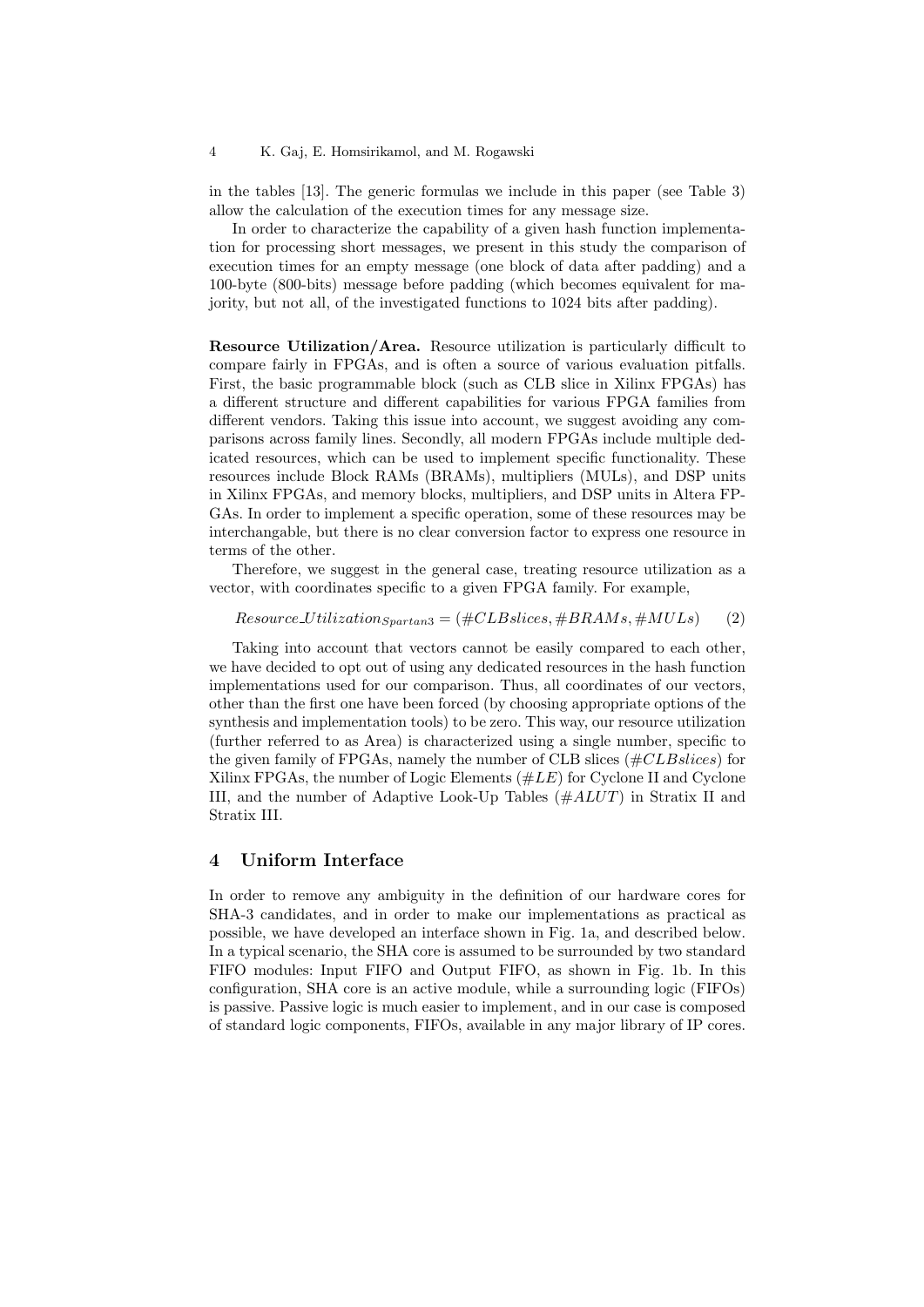

Fig. 1. a) Input/output interface of a SHA core. b) A typical configuration of a SHA core connected to two surrounding FIFOs.

Each FIFO module generates signals empty and full, which indicate that the FIFO is empty and/or full, respectively. Each FIFO accepts control signals write and read, indicating that the FIFO is being written to and/or read from, respectively.

The aforementioned assumptions about the use of FIFOs as surrounding modules are very natural and easy to meet. For example, if a SHA core implemented on an FPGA communicates with an outside world using PCI, PCI-X, or PCIe interface, the implementations of these interfaces most likely already include Input and Output FIFOs, which can be directly connected to the SHA core. If a SHA core communicates with another core implemented on the same FPGA, then FIFOs are often used on the boundary between the two cores in order to accommodate for any differences between the rate of generating data by one core and the rate of accepting data by another core.

Additionally, the inputs and outputs of our proposed SHA core interface do not need to be necessarily generated/consumed by FIFOs. Any circuit that can support control signals src\_ready and src\_read can be used as a source of data. Any circuit that can support control signals dst\_ready and dst\_write can be used as a destination for data.

The exact format of an input to the SHA core, for the case of pre-padded messages, is shown in Fig. 2. Two scenarios of operation are supported. In the first scenario, the message bitlength after padding is known in advance and is smaller than  $2^w$ . In this scenario, shown in Fig. 2a, the first word of input represents message length after padding, expressed in bits. This word has the least significant bit, representing a flag called last, set to one. This word is followed by the message length before padding. This value is required by several SHA-3 algorithms using internal counters (such as BLAKE, ECHO, Shavite-3, and Skein), even if padding is done outside of the SHA core. These two control words are followed by all words of the message.

The second format, shown in Fig. 2b, is used when either message length is not known in advance, or it is greater than  $2<sup>w</sup>$ . In this case, the message is processed in segments of data denoted as  $seg_0$ ,  $seg_1, \ldots, seg_n-1$ . For the ease of processing data by the hash core, the size of the segments, from seg<sub>-0</sub> to seg<sub>-n-2</sub>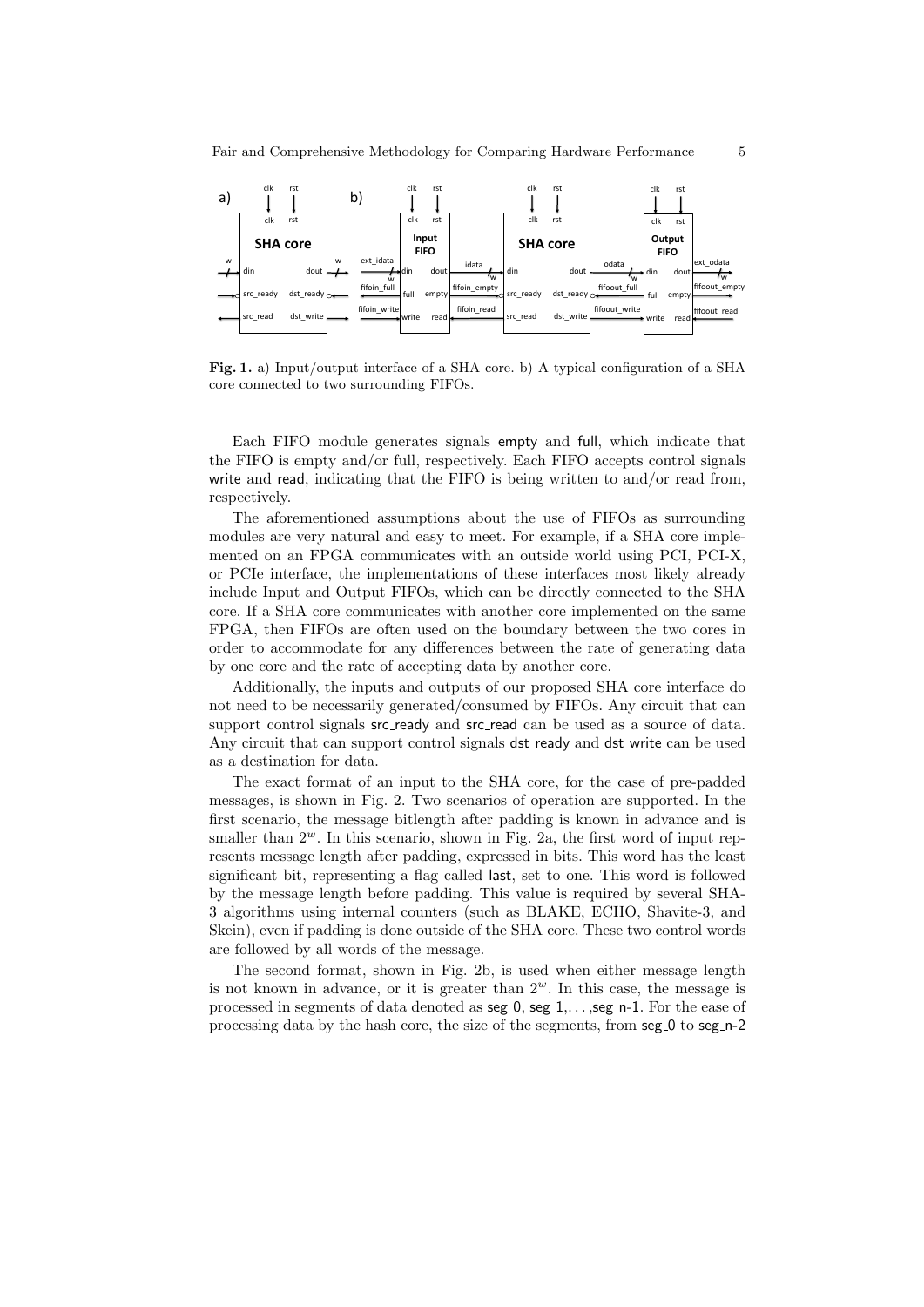#### 6 K. Gaj, E. Homsirikamol, and M. Rogawski



Fig. 2. Format of input data for two different operation scenarios: a) with message bitlength known in advance, and b) with message bitlength unknown in advance. Notation: msg len – message length after padding, msg len bp – message length before padding, seg i len – segment i length after padding, seg i len bp – segment i length before padding, last  $-$  a one-bit flag denoting the last segment of the message (or one-segment message), "|" – bitwise OR.

is required to be always an integer multiple of the block size b, and thus also of the word size  $w$ . The least significant bit of the segment length expressed in bits is thus naturally zero, and this bit, treated as a flag called last, can be used to differentiate between the last segment and all previous segments of the message. The last segment before padding can be of arbitrary length  $\langle 2^w \rangle$ . Scenario a) is a special case of scenario b). In case the SHA core supports padding, the protocol can be even simpler, as explained in [14].

## 5 Optimization Target and Design Methodology

Our study is performed using the following assumptions. Only the SHA-3 candidate variants with a 256-bit output are compared in this paper. Padding is assumed to be done outside of the hash cores (e.g., in software). All investigated hash functions have very similar padding schemes, which would lead to similar absolute area overhead if implemented as a part of the hardware core.

Only the primary mode of operation is supported for all functions. Special modes, such as tree hashing or MAC mode are not implemented. The salt values are fixed to all zeros in all SHA-3 candidates supporting this special input (namely BLAKE, ECHO, SHAvite-3, and Skein).

We believe that the choice of the primary optimization target is one of the most important decisions that needs to be made before the start of the comparison. The optimization target should drive the design process of every SHA-3 candidate, and it should also be used as a primary factor in ranking the obtained SHA-3 cores. The most common choices are: Maximum Throughput, Minimum Latency, Minimum Area, Throughput to Area Ratio, etc.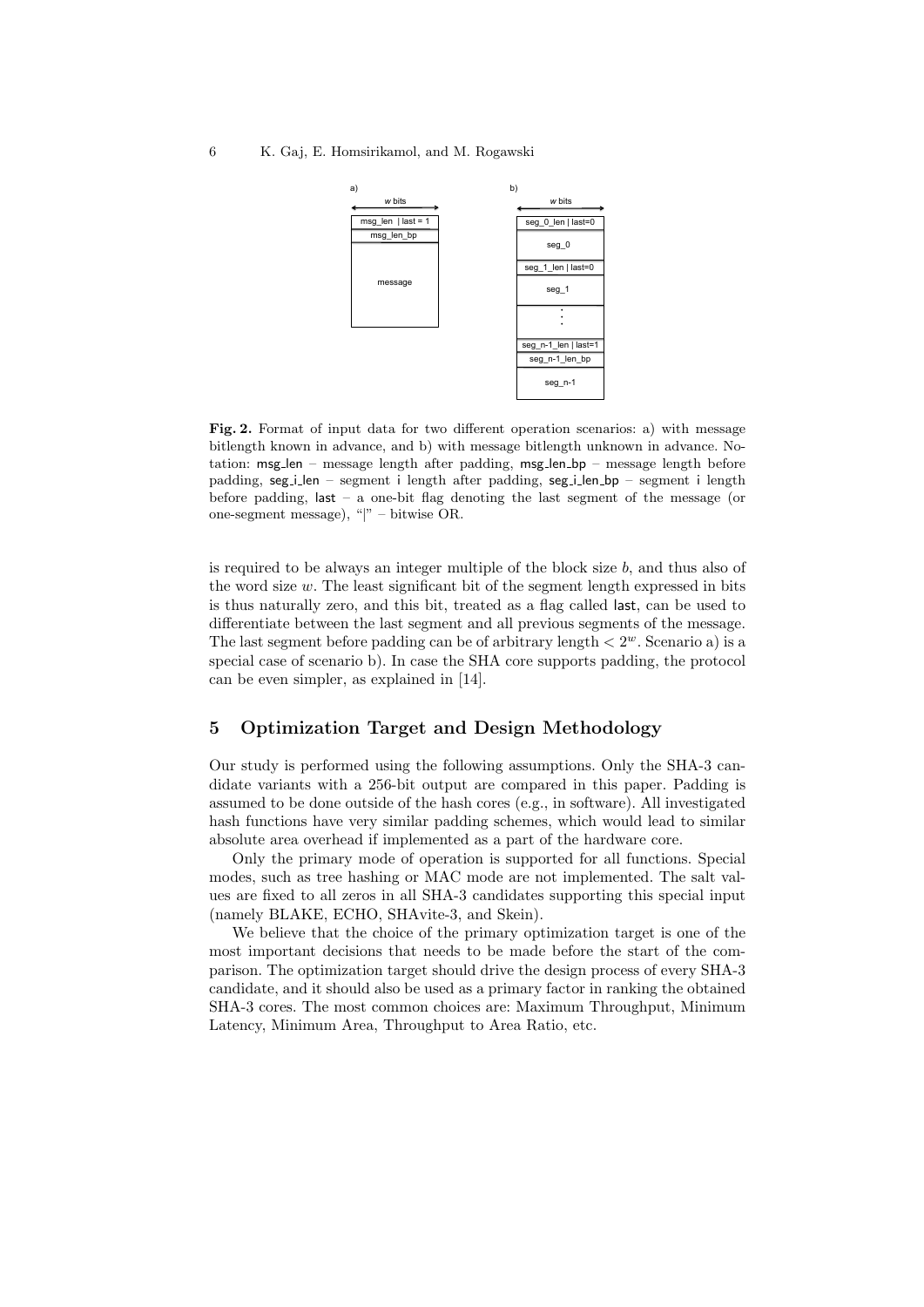Our choice is the Throughput to Area Ratio, where Throughput is defined as Throughput for long messages, and Area is expressed in terms of the number of basic programmable logic blocks specific to a given FPGA family. This choice has multiple advantages. First, it is practical, as hardware cores are typically applied in situations, where the size of the processed data is significant and the speed of processing is essential. Otherwise, the input/output latency overhead associated with using a hardware accelerator dominates the total processing time, and the cost of using dedicated hardware (FPGA) is not justified. Optimizing for the best ratio provides a good balance between the speed and the cost of the solution.

Secondly, this optimization criterion is a very reliable guide throughout the entire design process. At every junction where the decisions must be made, starting from the choice of a high-level hardware architecture down to the choice of the particular FPGA tool options, this criterion facilitates the decision process, leaving very few possible paths for further investigation.

On the contrary, optimizing for Throughput alone, leads to highly unrolled hash function architectures, in which a relatively minor improvement in speed is associated with a major increase in the circuit area. In hash function cores, latency, defined as a delay between providing an input and obtaining the corresponding output, is a function of the input size. Since various sizes may be most common in specific applications, this parameter is not a well-defined optimization target. Finally, optimizing for area leads to highly sequential designs, resembling small general-purpose microprocessors, and the final product depends highly on the maximum amount of area (e.g., a particular FPGA device) assumed to be available.

Our design of all 14 SHA-3 candidates followed an identical design methodology. Each SHA core is composed of the Datapath and the Controller. The Controller is implemented using three main Finite State Machines, working in parallel, and responsible for the Input, Main Processing, and the Output, respectively. As a result, each circuit can simultaneously perform the following three tasks: output hash value for the previous message, process a current block of data, and read the next block of data. The parameters of the interface are selected in such a way that the time necessary to process one block of data is always larger or equal to the time necessary to read the next block of data. This way, the processing of long streams of data can happen at full speed, without any visible input interface overhead. The finite state machines responsible for input and output are almost identical for all hash function candidates; the third state machine, responsible for main data processing, is based on a similar template. The similarity of all designs and reuse of common building blocks assures a high fairness of the comparison.

The design of the Datapath starts from the high level architecture. At this point, the most complex task that can be executed in an iterative fashion, with the minimum overhead associated with multiplexing inputs specific to a given iteration round, is identified. The proper choice of such a task is very important, as it determines both the number of clock cycles per block of the message and the circuit critical path (minimum clock period).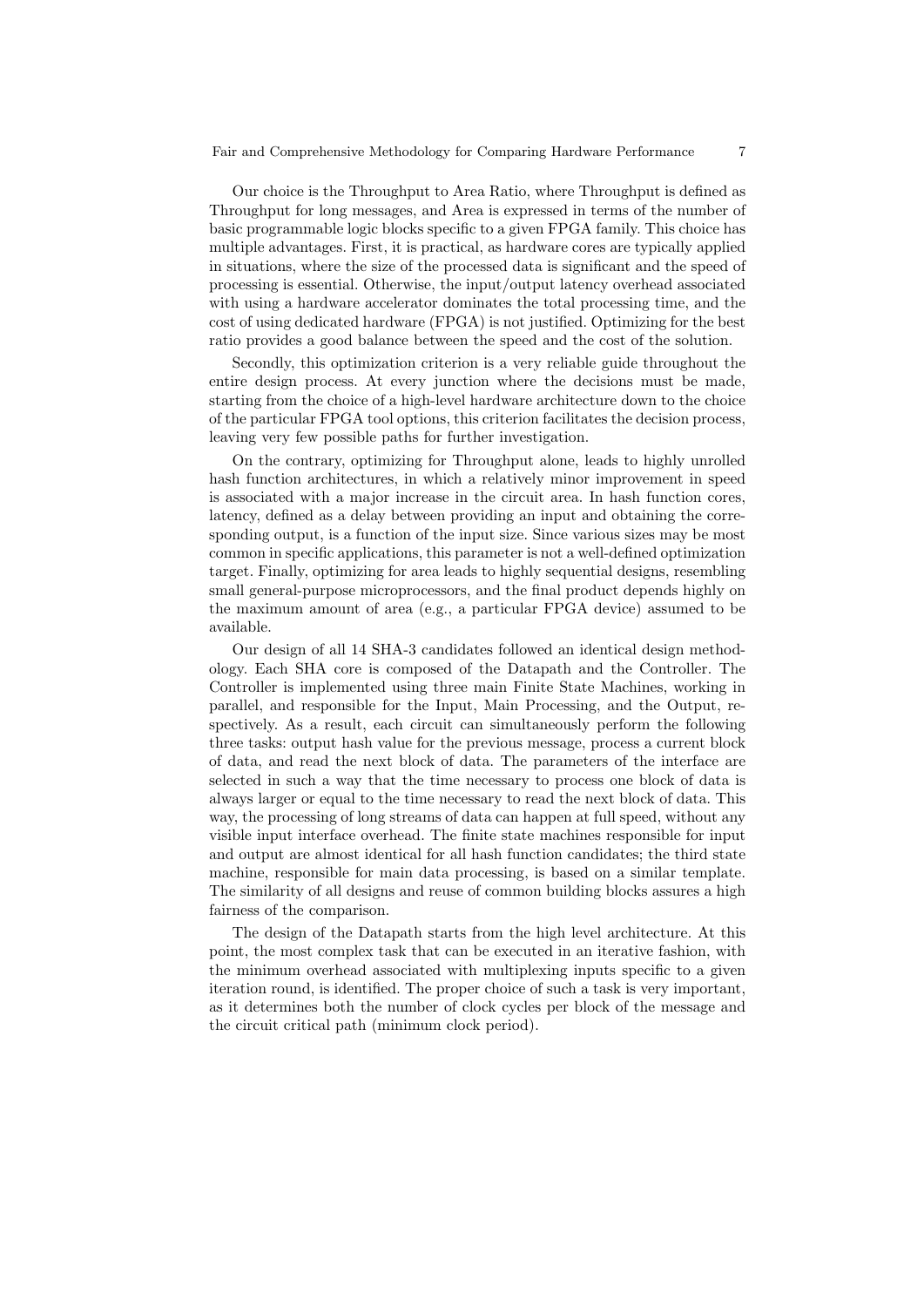Table 1. Main iterative tasks of the hardware architectures of SHA-3 candidates optimized for the maximum Throughput to Area ratio

| <b>Function</b> | Main Iterative Task           | <b>Function</b>      | Main Iterative Task     |
|-----------------|-------------------------------|----------------------|-------------------------|
| <b>BLAKE</b>    | $G_i.G_{i+3}$                 | <b>JH</b>            | Round function $R_8$    |
| BMW             | entire function               | Keccak               | Round R                 |
| CubeHash        | one round                     | Luffa                | The Step Function, Step |
| ECHO            | AES round/AES round/          | Shabal               | Two iterations          |
|                 | BIG.SHIFTROWS, BIG.MIXCOLUMNS |                      | of the main loop        |
| Fugue           | 2 subrounds                   | $ \text{SHA}$ vite-3 | AES round               |
|                 | (ROR3, CMIX, SMIX)            |                      |                         |
| Groestl         | Modified AES round            | <b>SIMD</b>          | 4 steps of the          |
|                 |                               |                      | compression function    |
| Hamsi           | Truncated Non-Linear          | Skein                | 8 rounds of             |
|                 | Permutation P                 |                      | Threefish-256           |

Table 2. Major operations of SHA-3 candidates (other than permutations, fixed shifts and fixed rotations). mADDn denotes a multioperand addition with n operands.

| Function       | <b>NTT</b>  | Linear  | S-box                       | <b>GF MUL</b> | MUL                | mADD  | <b>ADD</b>     | <b>Boolean</b>         |
|----------------|-------------|---------|-----------------------------|---------------|--------------------|-------|----------------|------------------------|
|                |             | code    |                             |               |                    |       | /SUB           |                        |
| <b>BLAKE</b>   |             |         |                             |               |                    | mADD3 | ADD            | XOR.                   |
| <b>BMW</b>     |             |         |                             |               |                    |       | mADD17 ADD.SUB | XOR                    |
| CubeHash       |             |         |                             |               |                    |       | ADD            | <b>XOR</b>             |
| <b>ECHO</b>    |             |         | $\overline{\text{AES}}$ 8x8 | x02, x03      |                    |       |                | XOR.                   |
| Fugue          |             |         | AES $8x8$                   | x04x07        |                    |       |                | XOR                    |
| Groestl        |             |         | AES $8x8$                   | x02x07        |                    |       |                | <b>XOR</b>             |
| Hamsi          |             | LC[128, | Serpent                     |               |                    |       |                | <b>XOR</b>             |
|                |             | 16,70   | 4x4                         |               |                    |       |                |                        |
| JH             |             |         | Serpent                     | x2, x5        |                    |       |                | <b>XOR</b>             |
|                |             |         | 4x4                         |               |                    |       |                |                        |
| Keccak         |             |         |                             |               |                    |       |                | NOT, AND, XOR          |
| Luffa          |             |         | 4x4                         | x2            |                    |       |                | XOR.                   |
| Shabal         |             |         |                             |               | x3, x5             |       |                | ADD, SUB NOT, AND, XOR |
| SHAvite-3      |             |         | AES 8x8                     | x02, x03      |                    |       |                | NOT.XOR                |
| <b>SIMD</b>    | $NTT_{128}$ |         |                             |               | $x185, x233$ mADD3 |       | ADD            | NOT,AND,OR             |
| Skein          |             |         |                             |               |                    |       | ADD            | <b>XOR</b>             |
| <b>SHA-256</b> |             |         |                             |               |                    | mADD5 |                | NOT, AND, XOR          |

It should be stressed that the choice of the most complex task that can be executed in an iterative fashion should not follow blindly the specification of a function. In particular, quite often one round (or one step) from the description of the algorithm is not the most suitable component to be iterated in hardware. Either multiple rounds (steps) or fractions thereof may be more appropriate. In Table 1 we summarize our choices of the main iterative tasks of SHA-3 candidates. Each such task is implemented as combinational logic, surrounded by registers.

The next step is an efficient implementation of each combinational block within the DataPath. In Table 2, we summarize major operations of all SHA-3 candidates that require logic resources in hardware implementations. Fixed shifts, fixed rotations, and other more complex permutations are omitted because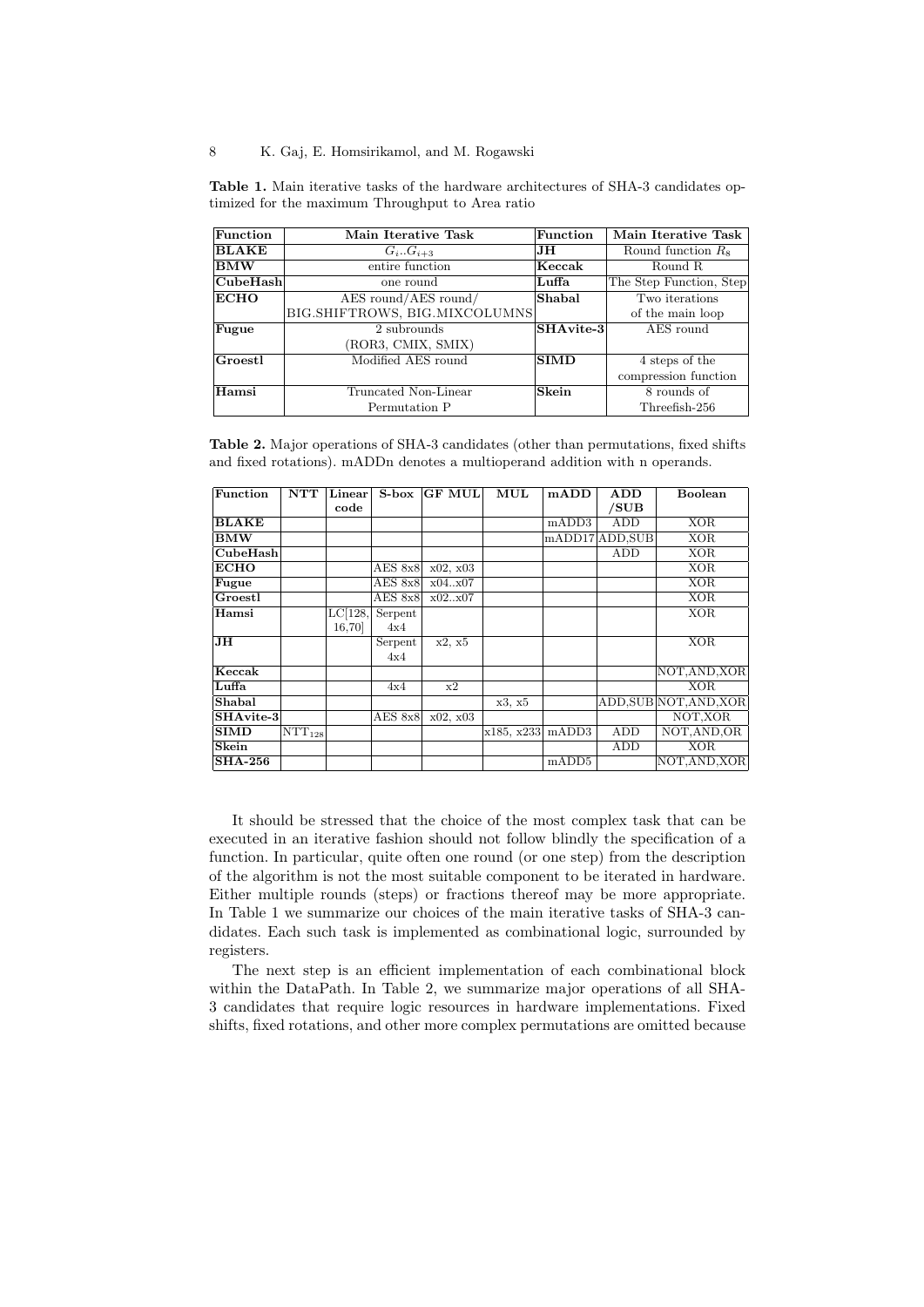they appear in all candidates and require only routing resources (programmable interconnects). The most complex out of logic operations are the Number Theoretic Transform (NTT) [15] in SIMD, linear code (LC) [16] in Hamsi, and basic operations of AES (8x8 AES S-box and multiplication by a constant in the Galois Field  $GF(2^8)$  in ECHO, Fugue, Groestl, and SHAvite-3; and multioperand additions in BLAKE, BMW, SIMD, and SHA-256.

For each of these operations we have implemented at least two alternative architectures. NTT was optimized by using a 7-stage Fast Fourier Transform (FFT) [15]. In Hamsi, the linear code was implemented using both logic (matrix by vector multiplications in  $GF(4)$ , and using look-up tables. AES 8x8 S-boxes (SubBytes) were implemented using both look-up tables (stored in distributed memories), and using logic only (following method described in [17], Section 10.6.1.3). Multi-operand additions were implemented using the following four methods: carry save adders (CSA), tree of two operand adders, parallel counter, and a "+" in VHDL. Finally, integer multiplications by 3 and 5 in Shabal have been replaced by a fixed shift and addition.

All optimized implementations of basic operations have been applied uniformly to all SHA-3 candidates. In case the initial testing did not provide a strong indication of superiority of one of the alternative methods, the entire hash function unit was implemented using two alternative versions of the basic operation code, and the results for a version with the better throughput to area ratio have been listed in the result tables.

All VHDL codes have been thoroughly verified using a universal testbench, capable of testing an arbitrary hash function core that follows interface described in Section 4 [18]. A special padding script was developed in Perl in order to pad messages included in the Known Answer Test (KAT) files distributed as a part of each candidates submission package. An output from the script follows a similar format as its input, but includes apart from padding bits also the lengths of the message segments, defined in Section 4, and shown schematically in Fig. 2b. The generation of a large number of results was facilitated by an open source tool ATHENa (Automated Tool for Hardware EvaluatioN) [18]. This benchmarking environment was also used to optimize requested synthesis and implementation frequencies and other tool options.

#### 6 Results

In Table 3, we summarize the major parameters of our hardware architectures for all 14 SHA-3 candidates, as well as the current standard SHA-256. Block size, b, is a feature of the algorithm, and is described in the specification of each SHA-3 candidate. The I/O Data Bus Width,  $w$ , is a feature of our interface described in Section 4. It is the size of the data buses, din and dout, used to connect the SHA core with external logic (such as Input and Output FIFOs). The parameter  $w$ has been chosen to be equal to 64, unless there was a compelling reason to make it smaller. The value of 64 was considered to be small enough so that the SHA cores fit in all investigated FPGAs (even the smallest ones) without exceeding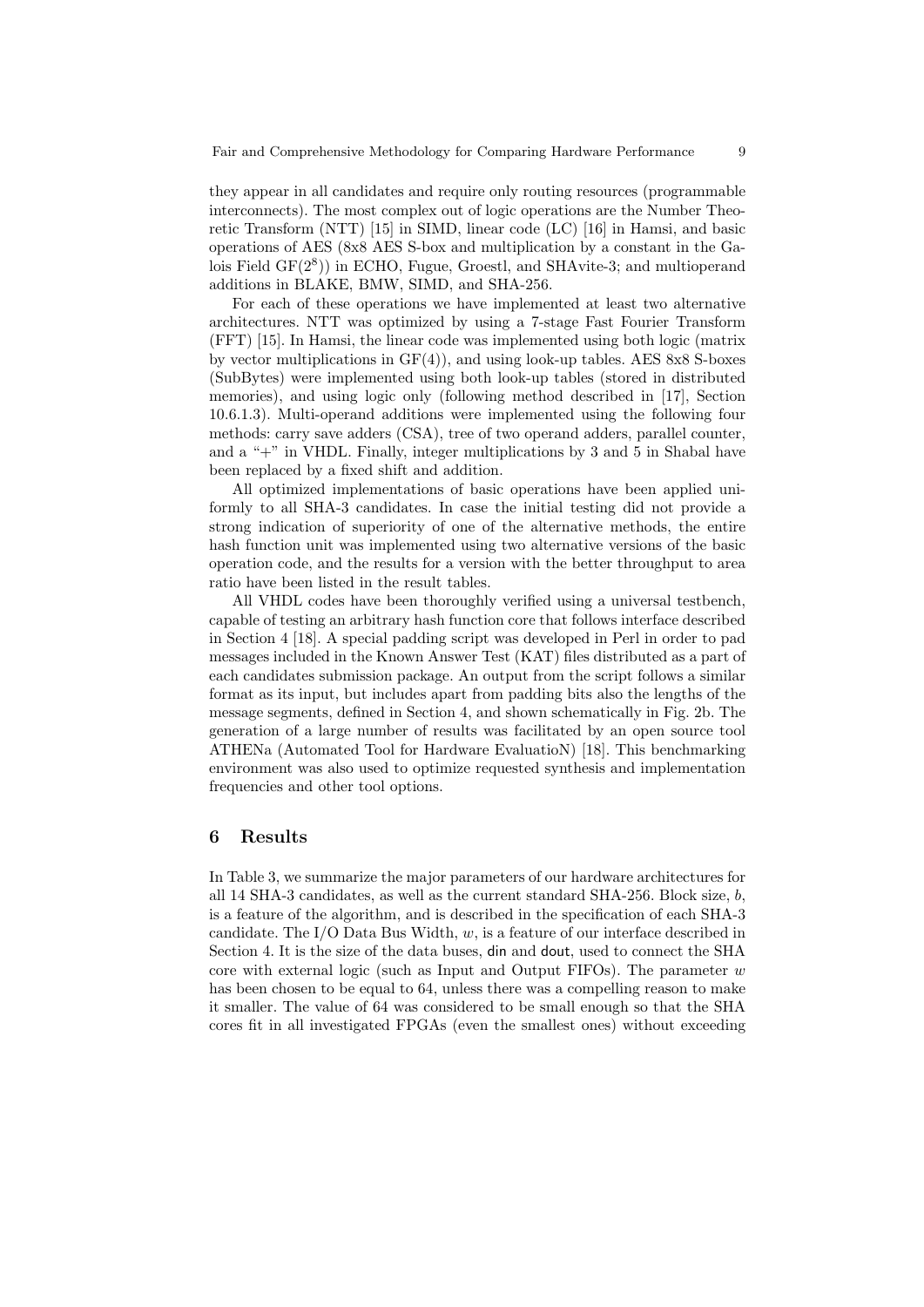| <b>Function</b> |                 | Block size, $b I/O$ Data Bus | Time to hash                  | Throughput                         |
|-----------------|-----------------|------------------------------|-------------------------------|------------------------------------|
|                 | $[\text{bits}]$ | Width, $w$                   | N message blocks              | [Mbit/s]                           |
|                 |                 | [bits]                       | [clock cycles]                |                                    |
| <b>BLAKE</b>    | 512             | 64                           | $2+8+20\cdot N+4$             | $512/(20 \cdot T)$                 |
| <b>BMW</b>      | 512             | 64                           | $2+[8/8]+N+[4/8]$             | 512/T                              |
| CubeHash        | 256             | 64                           | $2+4+16\cdot N+160+4$         | $\overline{256}/(16\cdot\text{T})$ |
| <b>ECHO</b>     | 1536            | 64                           | $3+24+27\cdot N+4$            | $1536/(27 \cdot T)$                |
| Fugue           | 32              | 32                           | $2+N+18+8$                    | 32/T                               |
| Groestl         | 512             | 64                           | $3+8+21\cdot N+4$             | $512/(21 \cdot T)$                 |
| Hamsi           | 32              | 32                           | $3+1+3( N-1)+6+8$             | $32/(3 \cdot T)$                   |
| JH              | 512             | 64                           | $3+8+36\cdot N+4$             | $512/(36 \cdot T)$                 |
| Keccak          | 1088            | 64                           | $3+17+24\cdot N+4$            | $1088/(24 \cdot T)$                |
| Luffa           | 256             | 64                           | $3+4+9 \cdot N+9+4$           | $256/(9 \cdot T)$                  |
| Shabal          | 512             | 64                           | $3+8+1+25\cdot N+3\cdot 25+4$ | $512/(25 \cdot T)$                 |
| Shavite-3       | 512             | 64                           | $3+8+37\cdot N+4$             | $512/(37 \cdot T)$                 |
| <b>SIMD</b>     | 512             | 64                           | $3+8+8+9\cdot N+4$            | $512/(9 \cdot T)$                  |
| Skein           | 256             | 64                           | $2+4+9 \cdot N+4$             | $256/(9 \cdot T)$                  |
| <b>SHA-256</b>  | 512             | 32                           | $2+1+65\cdot N+8$             | $512/(65 \text{ T})$               |

Table 3. Timing characteristics of our hardware architectures of SHA-3 candidates. Notation:  $T$  – minimum clock period in ns (specific for each algorithm and each FPGA device, see Table 6), N - Number of blocks of an input message after padding.

the maximum number of user pins. At the same time, setting this value to any smaller power of two (e.g., 32) would increase the time necessary to load input data from the input FIFO and store the hash value to the output FIFO. In some cases, it would also mean that the time necessary for processing a single block of data would be smaller than the time of loading the next block of data, which would decrease the overall throughput. The only exceptions are made in case of Fugue and Hamsi, which have a block size b equal to 32 bits. Additionally, in the old standard SHA-256, the input/output data bus is set naturally to 32-bits, as the message scheduling unit accepts only one word of data per clock cycle.

In case of BMW, an additional faster i/o clock was used on top of the main clock shown in Fig. 1a. This faster clock is driving input/output interfaces of the SHA core, as well as surrounding FIFOs. The ratio of the i/o clock frequency to the main clock frequency was selected to be 8, so the entire block of message (512 bits) can be loaded in a single clock cycle of the main clock (8 cycles of the fast i/o clock).

The forth column of Table 3 contains the detailed formulas for the number of clock cycles necessary to hash N blocks of the message after padding. The formulas include the time necessary to load the message length, load input data from the FIFO, perform all necessary initializations, perform main processing, perform all required finalizations, and then send the result to the output FIFO. Finally, the last column contains the formula for the circuit throughput for long messages as defined by equation (1).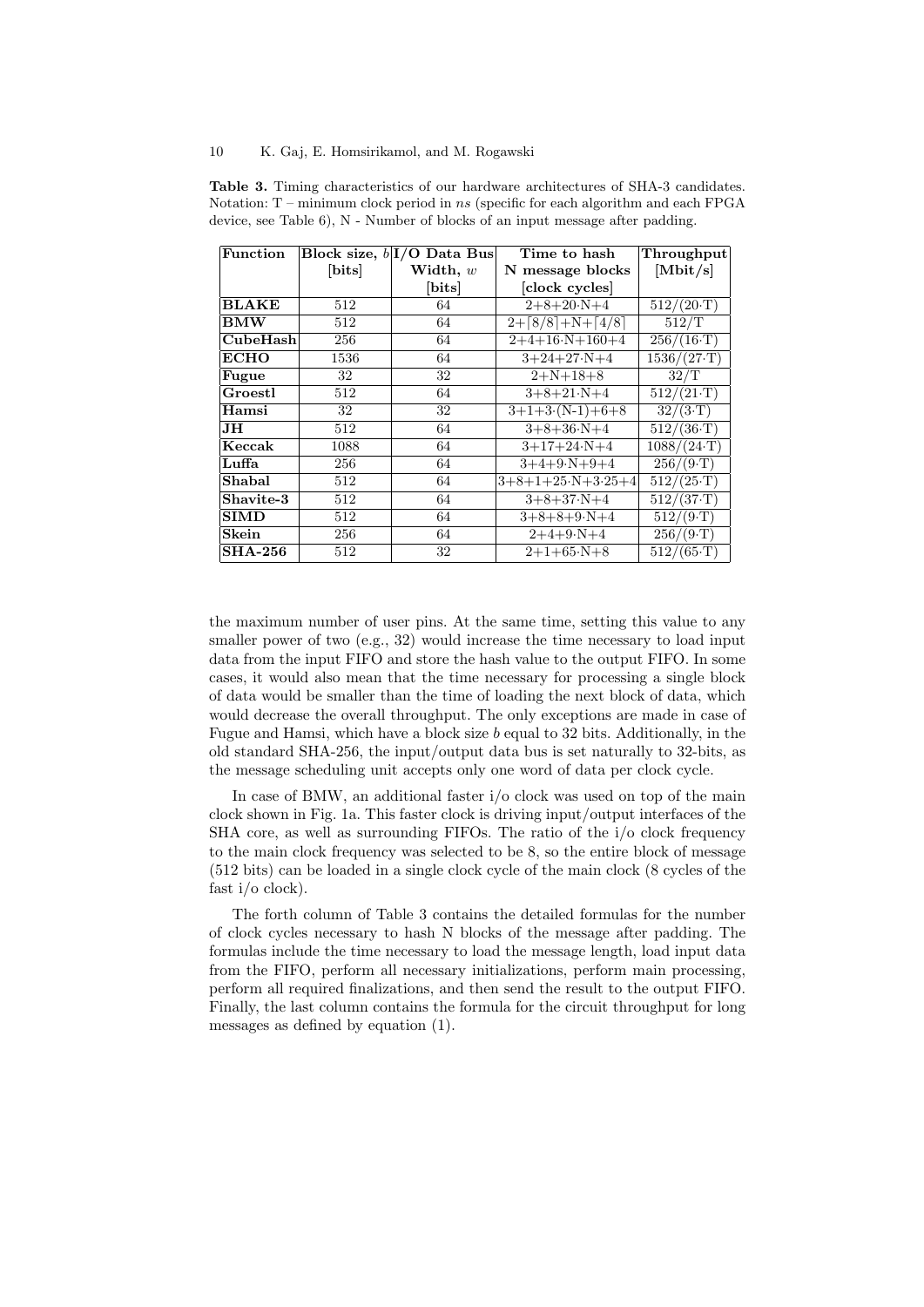In Table 4, we list absolute values of the major parameters describing our implementations for one particular FPGA family, Xilinx Virtex 5. According to this table the highest throughput to area ratio is achieved by Keccak, Luffa, Groestl, and CubeHash. The highest absolute throughput is accomplished by Keccak, ECHO, Groestl, Luffa, and BMW. The smallest hashing time for an empty message is achieved by Hamsi, Groestl, Luffa, and JH. For a 100 byte message, the list of the first four candidates changes to Groestl, Luffa, Keccak, and JH. As one can see, the execution time for small messages is not strongly correlated with the throughput for long messages, and therefore it must be treated as a separate evaluation criterion (as discussed in Section 3).

In Table 5, we summarize the absolute results obtained for our implementation of the current standard SHA-256. The results are repeated for all seven FPGA families used in our study. As hardware architecture, we have selected the architecture by Chaves et al., presented at CHES 2006 [19]. This architecture has been specifically optimized for the maximum throughput to area ratio [19][20], and is considered one of the best known SHA-2 architectures of this type.

In Table 6, the maximum clock frequencies are listed for each pair: hash algorithm–FPGA family. These frequencies can be used together with the formulas provided in Table 3, in order to compute the exact execution times of each algorithm (depending on the number of the message blocks, N) and the values of the throughputs for long messages.

In the following analysis, the absolute values of the three major performance measures: throughput, area, and the throughput to area ratio, for all SHA-3 candidates, have been normalized by dividing them by the corresponding values for the reference implementation of SHA-256. The corresponding ratios, referred to as normalized throughput, normalized area, and normalized throughput to area ratios are summarized in Tables 7, 8, and 9. The Overall column represents the geometric mean of all normalized results available for a given algorithm. The candidate algorithms are ranked based on the value of this Overall metric, representing the performance for a wide range of different FPGA families.

Interestingly, based on Table 9, only three candidates, Keccak, Luffa, and CubeHash outperform SHA-256 in terms of the throughput to area ratio. The additional four candidates, Hamsi, JH, Groestl, and BLAKE, have the overall normalized ratio higher than 0.5.

In Fig. 3, we present a two dimensional diagram, with Normalized Area on the X-axis and Normalized Throughput on the Y-axis. The algorithms seem to fall into several major groups. Group with the high normalized throughput  $(55)$ , medium normalized area  $(4)$ , and the high normalized throughput to area ratio (>1.5), include Keccak and Luffa. Groestl, BMW, and ECHO, have all high normalized throughput  $(>4)$ , but their normalized area varies significantly from about 6 in case of Groestl, through 12 for BMW, up to over 25 in case of ECHO. SIMD is both relatively slow (less then 2 times faster than SHA-256) and big (more than 20 times bigger than SHA-256). The last group includes 8 candidates covering the range of the normalized throughputs from 0.8 to 2.7, and the normalized areas from 1.9 to 4.1.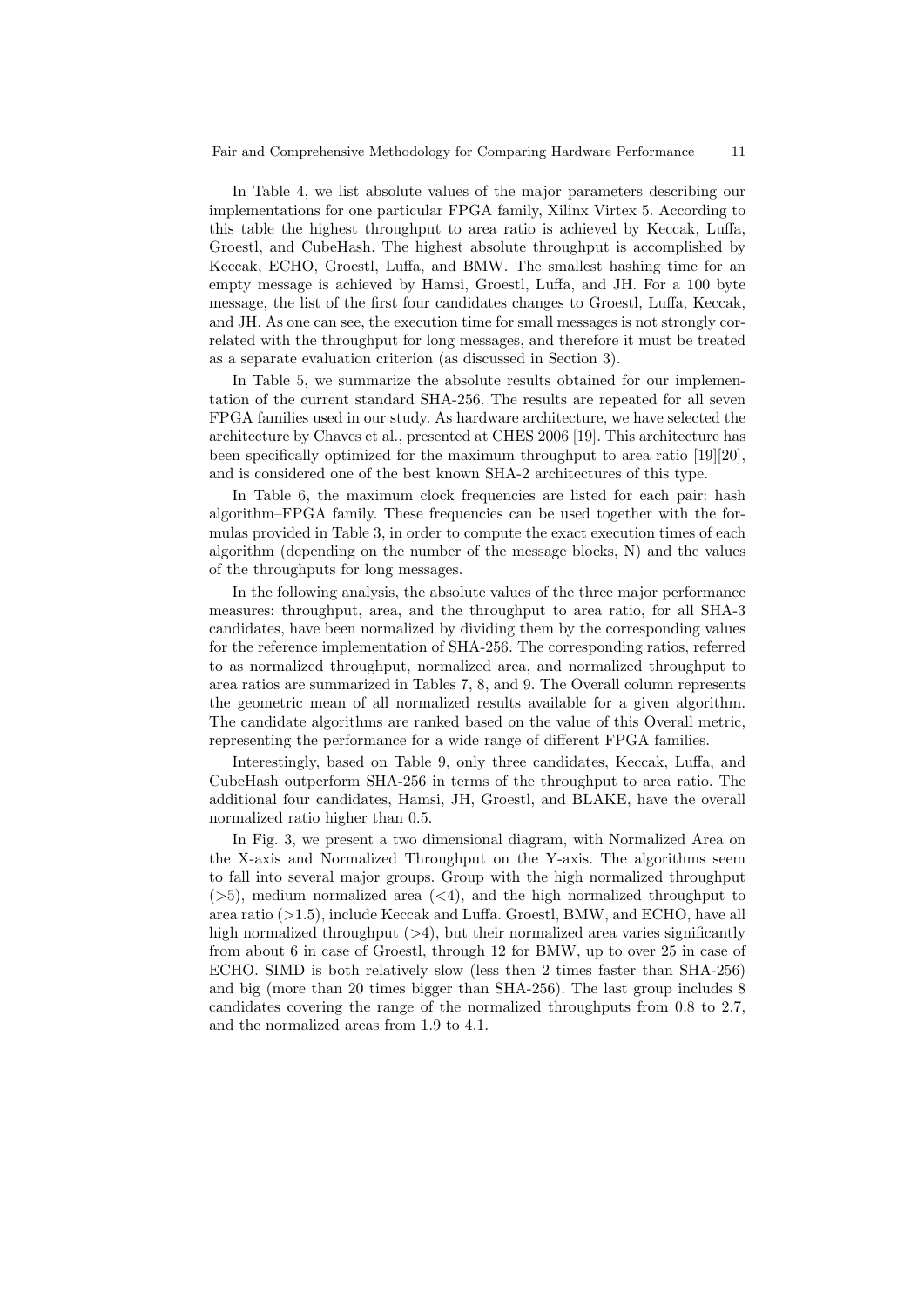Table 4. Major performance measures of SHA-3 candidates when implemented in Xilinx Virtex 5 FPGAs. Notation: T<sub>empty</sub> – Time to hash an empty message (after this message is padded in software),  $T_{100B}$  – Time to hash a 100-byte message (after this message is padded in software).

| <b>Function</b> | $C$ lk Freq | Area         | Throughput | Throughput       | $\rm T_{empty}$ | $ \mathbf{T}_{100\mathrm{B}} $ |
|-----------------|-------------|--------------|------------|------------------|-----------------|--------------------------------|
|                 | [MHz]       | [CLB slices] | [Mbits/s]  | to Area Ratio    | [ns]            | [ns]                           |
| <b>BLAKE</b>    | 102.0       | 1851         | 2610.6     | 1.4              | 333.4           | 529.5                          |
| $_{\rm BMW}$    | 10.9        | 4400         | 5576.7     | 1.3              | 459.1           | 550.9                          |
| CubeHash        | 199.4       | 730          | 3189.8     | 4.4              | 922.9           | 1163.7                         |
| <b>ECHO</b>     | 178.1       | 6453         | 10133.4    | 1.6              | 308.8           | 308.8                          |
| Fugue           | 98.5        | 956          | 3151.2     | 3.3              | 304.6           | 558.5                          |
| Groestl         | 355.9       | 1884         | 8676.5     | 4.6              | 101.2           | 160.2                          |
| Hamsi           | 248.1       | 946          | 2646.2     | 2.8 <sup>°</sup> | 96.7            | 399.1                          |
| JH              | 282.2       | 1275         | 4013.5     | 3.1              | 180.7           | 308.3                          |
| Keccak          | 238.4       | 1229         | 10806.5    | 8.8              | 201.4           | 201.4                          |
| Luffa           | 281.5       | 1154         | 8008.0     | 6.9              | 103.0           | 198.9                          |
| Shabal          | 128.1       | 1266         | 2624.0     | 2.1              |                 | 905.4 1100.5                   |
| SHAvite-3       | 208.6       | 1130         | 2885.9     | 2.6              | 249.3           | 426.8                          |
| <b>SIMD</b>     | 40.9        | 9288         | 2325.9     | 0.3              |                 | 635.9 1076.2                   |
| Skein           | 49.8        | 1312         | 1416.1     | 1.1              | 381.6           | 924.0                          |
| <b>SHA-256</b>  | 207.0       | 433          | 1630.5     | 3.8              |                 | 352.7 1294.7                   |

Table 5. Results for the reference design of SHA-256

|                |       |        |        |       | Spartan 3 Virtex 4 Virtex 5 Cyclone II Cyclone III Stratix II Stratix III |        |        |
|----------------|-------|--------|--------|-------|---------------------------------------------------------------------------|--------|--------|
| Max. Clk Freq. | 90.8  | 183.01 | 207.0  | 111.0 | 126.9                                                                     | 158.1  | 212.8  |
| [MHz]          |       |        |        |       |                                                                           |        |        |
| Throughput     | 715.6 | 1441.6 | 1630.5 | 874.7 | 999.3                                                                     | 1245.2 | 1676.3 |
| [Mbit/s]       |       |        |        |       |                                                                           |        |        |
| Area           | 838   | 838    | 433    | 1655  | 1653                                                                      | 973    | 963    |
| Throughput     | 0.85  | 1.72   | 3.77   | 0.53  | 0.60                                                                      | 1.28   | 1.74   |
| to Area Ratio  |       |        |        |       |                                                                           |        |        |

Table 6. Clock frequencies of all SHA-3 candidates and SHA-256 expressed in MHz (post placing and routing)

| <b>Function</b>        |        |        |        |        | Spartan 3 Virtex 4 Virtex 5 Cyclone II Cyclone III Stratix II Stratix III |        |        |
|------------------------|--------|--------|--------|--------|---------------------------------------------------------------------------|--------|--------|
| BLAKE                  | 41.87  | 79.82  | 101.98 | 52.40  | 52.37                                                                     | 85.77  | 109.21 |
| <b>BMW</b>             | 4.19   | 12.37  | 10.89  | 7.69   | 8.41                                                                      | 13.45  | 16.45  |
| CubeHash               | 84.70  | 187.58 | 199.36 | 115.67 | 133.83                                                                    | 179.40 | 237.64 |
| ECHO                   | 52.10  | 131.90 | 176.24 | N/A    | 105.70                                                                    | 109.50 | 164.20 |
| Fugue                  | 39.67  | 72.86  | 98.47  | 53.25  | 60.71                                                                     | 83.75  | 123.64 |
| $ {\rm Groest} $       | 105.72 | 234.74 | 355.87 | 132.00 | 148.46                                                                    | 216.73 | 270.27 |
| Hamsi                  | 90.37  | 200.88 | 248.08 | 148.83 | 183.52                                                                    | 193.87 | 294.81 |
| JH                     | 119.36 | 221.58 | 282.20 | 173.43 | 215.89                                                                    | 267.45 | 364.30 |
| Keccak                 | 96.32  | 202.47 | 238.38 | 165.07 | 174.28                                                                    | 198.65 | 296.30 |
| Luffa                  | 129.84 | 260.28 | 281.53 | 171.64 | 173.43                                                                    | 219.88 | 307.31 |
| Shabal                 | 30.99  | 114.03 | 128.12 | 69.57  | 68.76                                                                     | 105.40 | 126.87 |
| SHAvite-3              | 84.60  | 152.23 | 208.55 | 95.40  | 114.40                                                                    | 170.00 | 255.00 |
| SIMD                   | 17.20  | 29.25  | 40.89  | 21.66  | 23.97                                                                     | 37.07  | 47.40  |
| $ S$ kein              | 18.22  | 38.16  | 49.79  | 22.30  | 25.14                                                                     | 38.89  | 52.29  |
| $\rm_{SHA\text{-}512}$ | 90.84  | 183.02 | 207.00 | 111.04 | 126.86                                                                    | 158.08 | 212.81 |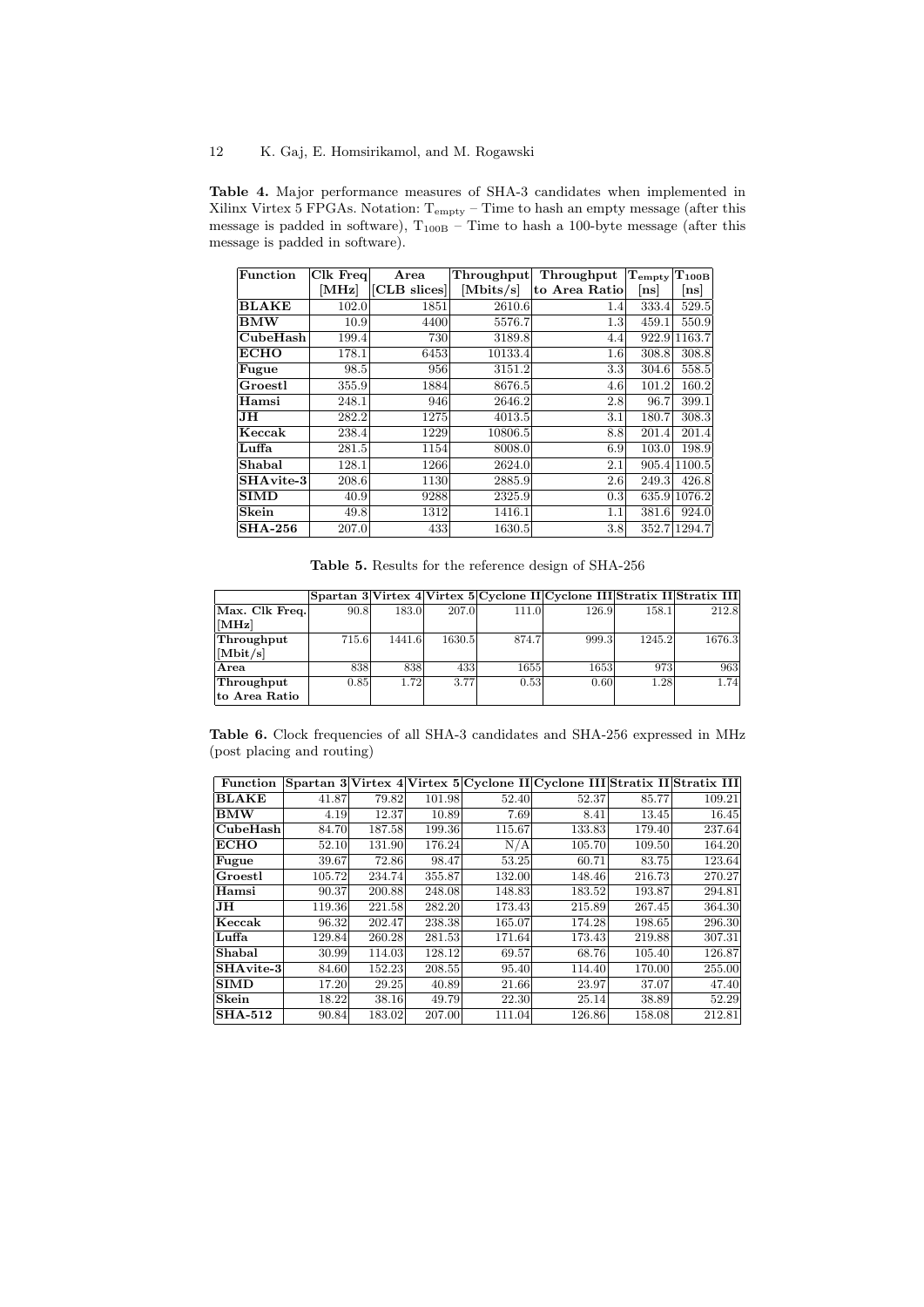Table 7. Throughput of all SHA-3 candidates normalized to the throughput of SHA-256. N/A means that the design did not fit within any device of a given family.

| Function     |      |      |      |      | Spartan 3 Virtex 4 Virtex 5 Cyclone II Cyclone III Stratix II Stratix III Overall |      |      |      |
|--------------|------|------|------|------|-----------------------------------------------------------------------------------|------|------|------|
| Keccak       | 6.10 | 6.37 | 6.63 | 8.56 | 7.91                                                                              | 7.23 | 8.01 | 7.21 |
| <b>ECHO</b>  | 4.14 | 5.21 | 6.15 | N/A  | 6.02                                                                              | 5.00 | 5.57 | 5.30 |
| Luffa        | 5.16 | 5.14 | 4.91 | 5.58 | 4.94                                                                              | 5.02 | 5.21 | 5.13 |
| Groestl      | 3.60 | 3.97 | 5.32 | 3.68 | 3.62                                                                              | 4.24 | 3.93 | 4.02 |
| <b>BMW</b>   | 3.00 | 4.39 | 3.42 | 4.50 | 4.31                                                                              | 5.53 | 5.02 | 4.48 |
| JH           | 2.37 | 2.19 | 2.46 | 2.82 | 3.07                                                                              | 3.05 | 3.09 | 2.70 |
| CubeHash     | 1.89 | 2.08 | 1.96 | 2.12 | 2.14                                                                              | 2.31 | 2.27 | 2.10 |
| Fugue        | 1.77 | 1.62 | 1.93 | 1.95 | 1.94                                                                              | 2.15 | 2.36 | 1.95 |
| SHAvite-3    | 1.64 | 1.46 | 1.77 | 1.51 | 1.58                                                                              | 1.89 | 2.11 | 1.70 |
| Hamsi        | 1.35 | 1.49 | 1.62 | 1.82 | 1.96                                                                              | 1.66 | 1.88 | 1.67 |
| <b>BLAKE</b> | 1.50 | 1.42 | 1.60 | 1.53 | 1.34                                                                              | 1.76 | 1.67 | 1.54 |
| Shabal       | 0.89 | 1.62 | 1.61 | 1.63 | 1.41                                                                              | 1.73 | 1.55 | 1.46 |
| <b>SIMD</b>  | 1.37 | 1.15 | 1.43 | 1.41 | 1.36                                                                              | 1.69 | 1.61 | 1.38 |
| Skein        | 0.72 | 0.75 | 0.87 | 0.73 | 0.72                                                                              | 0.89 | 0.89 | 0.79 |

Table 8. Area (utilization of programmable logic blocks) of all SHA-3 candidates normalized to the area of SHA-256

| Function           |       |       |       |       | Spartan 3 Virtex 4 Virtex 5 Cyclone II Cyclone III Stratix II Stratix III Overall |       |       |       |
|--------------------|-------|-------|-------|-------|-----------------------------------------------------------------------------------|-------|-------|-------|
| $ {\rm CubeHash} $ | 1.81  | 1.81  | 1.69  | 1.87  | 1.88                                                                              | 1.99  | 2.01  | 1.86  |
| Hamsi              | 2.17  | 2.16  | 2.18  | 1.92  | 1.94                                                                              | 2.40  | 2.41  | 2.16  |
| <b>BLAKE</b>       | 4.96  | 4.87  | 4.27  | 2.17  | 2.16                                                                              | 2.00  | 2.04  | 2.96  |
| Luffa              | 3.28  | 3.29  | 2.67  | 2.74  | 2.77                                                                              | 3.40  | 3.43  | 3.07  |
| $ {\rm Skein}\>$   | 3.41  | 3.45  | 3.03  | 3.28  | 3.34                                                                              | 3.68  | 3.74  | 3.41  |
| Shabal             | 3.75  | 3.84  | 2.92  | 3.67  | 3.68                                                                              | 3.90  | 3.74  | 3.63  |
| Keccak             | 3.97  | 3.99  | 2.84  | 3.77  | 3.62                                                                              | 4.20  | 4.63  | 3.82  |
| lJH.               | 4.84  | 4.78  | 2.94  | 4.37  | 4.31                                                                              | 3.18  | 3.24  | 3.88  |
| $\vert$ SHAvite-3  | 4.91  | 4.91  | 2.61  | 5.68  | 5.64                                                                              | 2.57  | 2.59  | 3.89  |
| Fugue              | 4.26  | 4.44  | 2.21  | 5.85  | 5.87                                                                              | 3.70  | 3.73  | 4.11  |
| $ {\rm Groest} $   | 15.96 | 16.01 | 4.35  | 4.60  | 4.50                                                                              | 3.21  | 3.22  | 5.86  |
| <b>BMW</b>         | 12.07 | 13.45 | 10.16 | 12.00 | 12.02                                                                             | 12.99 | 13.12 | 12.24 |
| SIMD               | 20.97 | 19.99 | 21.45 | 18.53 | 18.57                                                                             | 23.03 | 23.24 | 20.39 |
| ECHO               | 30.87 | 28.48 | 14.90 | N/A   | 39.77                                                                             | 22.29 | 22.52 | 25.29 |

Table 9. Throughput to Area Ratio of all SHA-3 candidates normalized to the throughput to area ratio of SHA-256

| Function         |      |      |      |      | Spartan 3 Virtex 4 Virtex 5 Cyclone II Cyclone III Stratix II Stratix III Overall |      |      |      |
|------------------|------|------|------|------|-----------------------------------------------------------------------------------|------|------|------|
| $ {\rm Keccak} $ | 1.54 | 1.60 | 2.34 | 2.27 | 2.18                                                                              | 1.72 | 1.73 | 1.89 |
| Luffa            | 1.57 | 1.56 | 1.84 | 2.04 | 1.78                                                                              | 1.48 | 1.52 | 1.67 |
| CubeHash         | 1.04 | 1.15 | 1.16 | 1.13 | 1.14                                                                              | 1.16 | 1.13 | 1.13 |
| Hamsi            | 0.62 | 0.69 | 0.74 | 0.94 | 1.01                                                                              | 0.69 | 0.78 | 0.77 |
| JH               | 0.49 | 0.46 | 0.84 | 0.65 | 0.71                                                                              | 0.96 | 0.95 | 0.70 |
| $ {\rm Groest} $ | 0.23 | 0.25 | 1.22 | 0.80 | 0.81                                                                              | 1.32 | 1.22 | 0.69 |
| <b>BLAKE</b>     | 0.30 | 0.29 | 0.37 | 0.71 | 0.62                                                                              | 0.88 | 0.82 | 0.52 |
| Fugue            | 0.42 | 0.36 | 0.88 | 0.33 | 0.33                                                                              | 0.58 | 0.63 | 0.47 |
| SHAvite-3        | 0.33 | 0.30 | 0.68 | 0.27 | 0.28                                                                              | 0.74 | 0.81 | 0.44 |
| Shabal           | 0.24 | 0.42 | 0.55 | 0.44 | 0.38                                                                              | 0.44 | 0.41 | 0.40 |
| <b>BMW</b>       | 0.25 | 0.33 | 0.34 | 0.38 | 0.36                                                                              | 0.43 | 0.38 | 0.37 |
| Skein            | 0.21 | 0.22 | 0.29 | 0.22 | 0.21                                                                              | 0.24 | 0.24 | 0.23 |
| <b>ECHO</b>      | 0.13 | 0.18 | 0.41 | N/A  | 0.15                                                                              | 0.22 | 0.25 | 0.21 |
| SIMD             | 0.07 | 0.06 | 0.07 | 0.08 | 0.07                                                                              | 0.07 | 0.07 | 0.07 |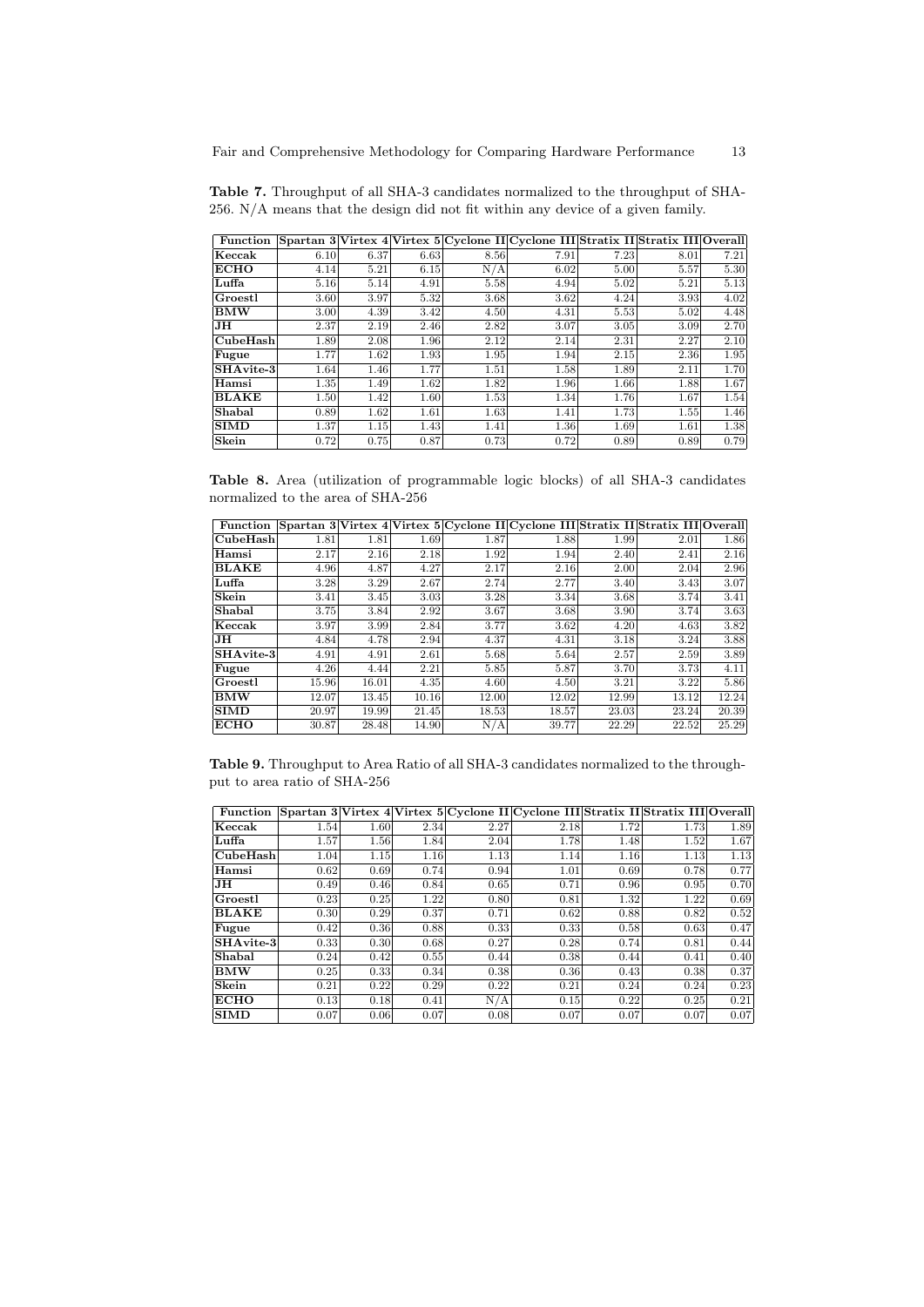

Fig. 3. Relative performance of all Round 2 SHA-3 Candidates in terms of the overall normalized throughput and the overall normalized area (with SHA-256 used as a reference point).

# 7 Conclusions and Future Work

Our evaluation methodology, applied to 14 Round 2 SHA-3 candidates, has demonstrated large differences among competing candidates. The ratio of the best result to the worst result was equal to about 9 in terms of the throughput (Keccak vs. Skein), over 13 times in terms of area (CubeHash vs. ECHO), and about 27 in terms of our primary optimization target, the throughput to area ratio (Keccak vs. SIMD). Only three candidates, Keccak, Luffa, and CubeHash, have demonstrated the throughput to area ratio better than the current standard SHA-256. Out of these three algorithms, Keccak and Luffa have also demonstrated very high throughputs, while CubeHash outperformed other candidates in terms of minimum area. All candidates except Skein outperform SHA-256 in terms of the throughput, but at the same time none of them matches SHA-256 in terms of the area.

Future work will include the evaluation of the remaining variants of SHA-3 candidates (such as variants with 224, 384, and 512 bit outputs, and an all-in-one architecture). The uniform padding units will be added to each SHA core, and their cost estimated. We will also investigate the influence of synthesis tools from different vendors (e.g., Synplify Pro from Synopsys). The evaluation may be also extended to the cases of hardware architectures optimized for the minimum area (cost), maximum throughput (speed), or minimum power consumption. Each algorithm will be also evaluated in terms of its suitability for implementation using dedicated FPGA resources, such embedded memories, dedicated multipliers, and DSP units. Finally, an extension of our methodology to the standard-cell ASIC technology will be investigated.